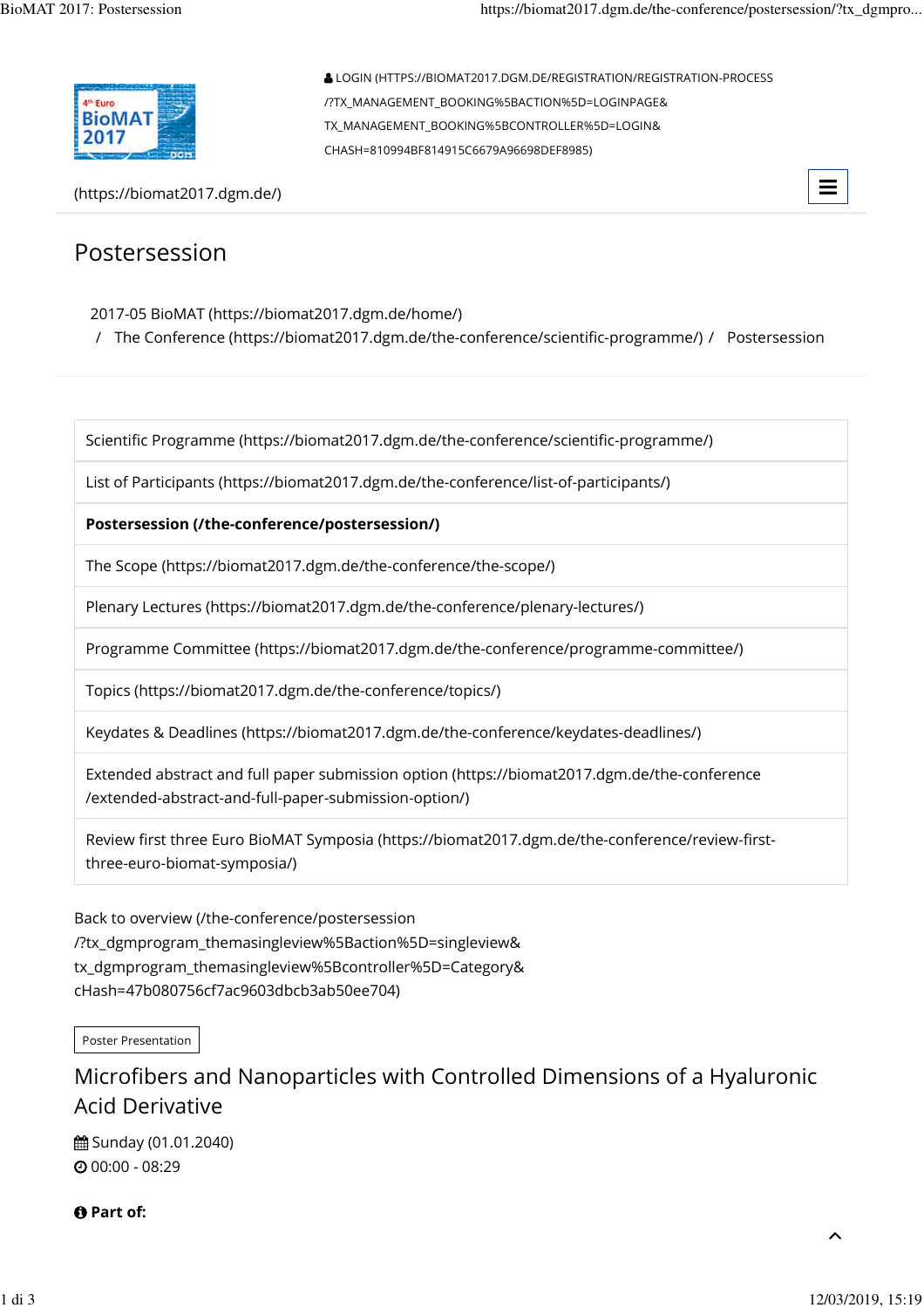**P.2: Poster Session 2**  $m$  Tuesday (09.05.2017)  $O$  08:00 - 15:00 Session

Microfluidics is defined as the technology that deals with the precise control and manipulation of small quantities of fluids constrained in micro-channels of small cross-sectional dimensions [1].

Microfluidics has recently emerged as a very promising route for the production of polymeric fibers at the micro and nanoscale, providing a fine control over fiber shape, size, chemical anisotropy and biological activity [2]. Furthermore, the ability to manipulate nanoliter volumes of liquid and to control mixing and reaction precisely, opens up the possibility of creating smart targeted drug delivery systems as nanoparticles, especially with uniform and narrow size distribution [3].

This work describes the versatility of an amphiphilic hyaluronic acid derivative (HA-EDA-C18) [4] to produce well-defined microfibers and nanoparticles based on self-assembly of its polymer chains, by using microfluidic technique. In particular, two HA-EDA-C18 derivatives with different molecular weight have been synthesized and characterized by SEC and rheological analyses. HA-EDA-C18 with major molecular weight (~322000 Da) has been employed to produce full and hollow microfibers. In particular, full microfibers have been obtained with different size changing microfluidic parameters and chip. Possibility to perform biofunctionalization of fibers was demonstrated by chemical and physical fiber functionalization with cy-RGD and fibronectin respectively, and the adhesive properties have been assayed on Human Umbilical Vein Cells (HUVECs). Hollow microfibers were produced using a 3D flow focusing chip. The potentiality to cell encapsulation has been evaluated on primary bovine chondrocytes.

HA-EDA-C18 with minor molecular weight (~125000 Da) has been employed to prepare nanoparticles with controlled dimension. These have been obtained by monitoring the nano-precipitation in DPBS pH 7.4 into Micromixer chip, using a different flow rate ratio between the inner and external channels and nanoparticles obtained were finally characterized by dynamic light scattering and TEM.

### **Speaker:**

Ph.D. Calogero Fiorica (https://biomat2017.dgm.de /profil /?tx\_management\_profile%5Bpk%5D=fvvvvvvqf4e3d1b2spa5tgCoPe& tx\_management\_profile%5Baction%5D=index& tx\_management\_profile%5Bcontroller%5D=Profile& cHash=c36c7d6bc6de125d5ba672a625e91f3c) *University of Palermo*

### **Additional Authors:**

- Dr. Stefano Agnello *University of Palermo*
- Dr. Flavia Bongiovì *University of Palermo*
- Prof. Fabio Salvatore Palumbo *University of Palermo*